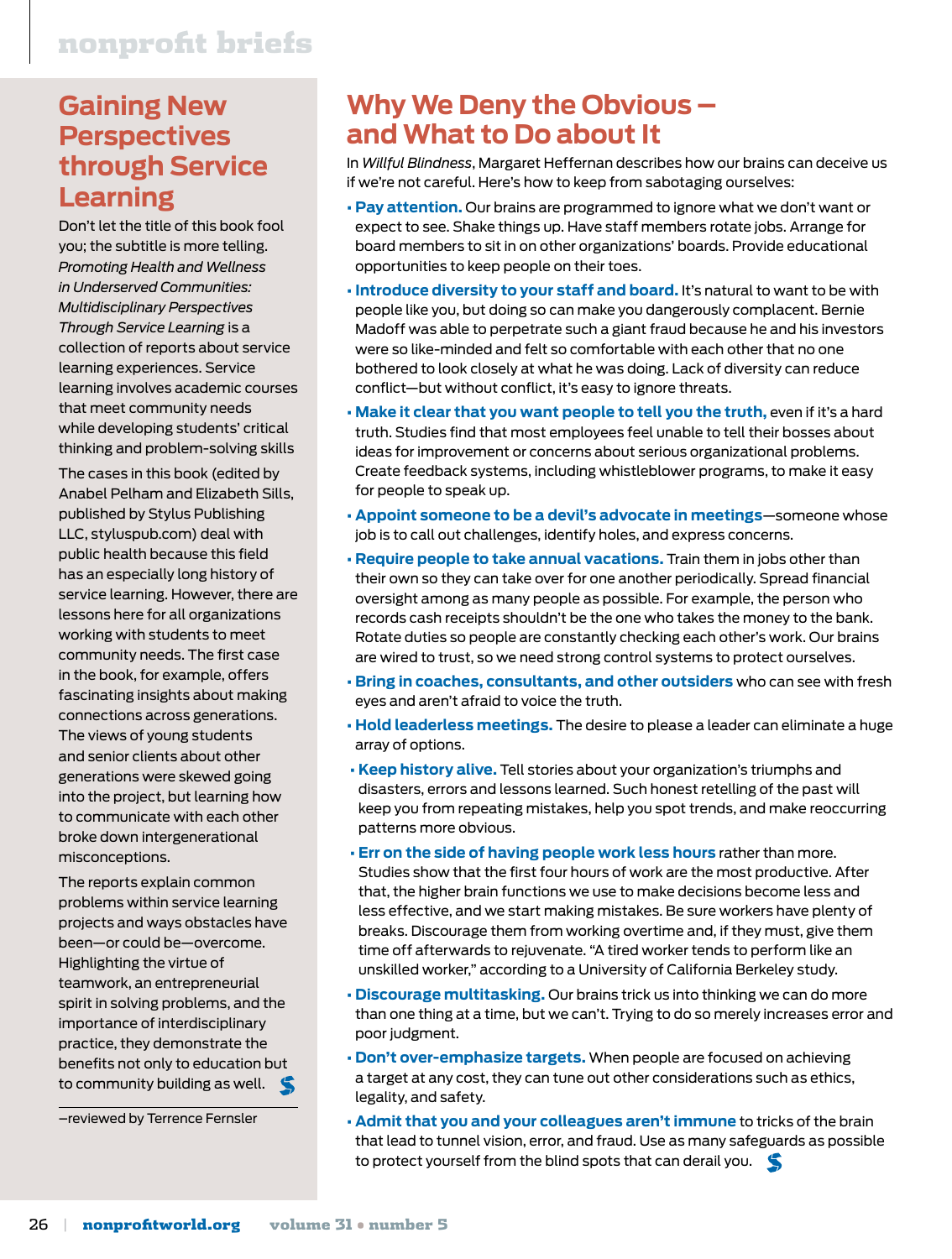# nonprofit briefs

### **Habits of Success**

Why do some people succeed while others fail? Research has pinpointed practices that cultivate success. Here are a few:

- **Be a realistic optimist.** Positive thinking is important to sustain motivation and reach your goals. But there's a big difference between believing you'll succeed and believing you'll succeed *easily.* Realistic optimists understand that they need to make things happen rather than waiting for opportunities simply to appear. They not only visualize success; they work toward it, one step at a time.
- **Build your willpower muscle** by regularly doing things you'd rather not do. Practicing ways to resist temptation and stick things out when you'd rather quit is a key to achieving success. Start with small challenges, like taking the stairs instead of the elevator, and build from there. Don't overtax your selfcontrol muscle by taking on too many challenges at once.
- **Focus on getting better** (developing ability) rather than being good (proving that you know what you're doing). When you think of what you're doing in terms of learning, mastering, and making mistakes along the way, you'll stay motivated despite setbacks. Consider the people around you as a resource, and ask for help when you need it.

—adapted from *Nine Things Successful People Do Differently* (Harvard Business Review Press)



#### **Have You Fully Engaged the Millennials?**

The millennial generation is large and influential. Millennials (those born between 1977 and 1997) are young, and their story is still unfolding. It's clear, however, that they have a powerful contribution to make. *Cause for Change: The Why and How of Nonprofit Millennial Engagement* (John Wiley & Sons, wiley.com) examines how millennials want to be engaged as constituents, volunteers, donors, and employees.



It can be dangerous to generalize about an

entire generation. But there are certain commonalities that make millennials special, and looking at what drives them can help us make the most of all they have to offer.

We know that millennials (also known as Generation Y) rely more than previous generations on relationships, collaboration, and transparency. They're more tolerant, networked, and comfortable using new technology (in fact, many members of the generation are uncomfortable when they have to do without new technology). They're willing to boldly tackle our most pressing social problems.

The experiences of millennials make them more accepting of ambiguity and complexity, and less in need of control. They have a strong commitment to social justice, and they bravely face an uncertain future — together.

The millennial generation has the power to change how nonprofits function while changing communities around the world. Nonprofits can take advantage of the power of the millennial generation by understanding it better.

Here are some simple things you can do to maximize millennials' potential:

- **Give them a seat at the table.** Millennials expect to be an integral part of the organization. That goes beyond weekly staff meetings, periodic updates, and continual feedback. They want to sit in on board meetings, see financial statements, and hear directly from the organization's top leader about how things are going. They want to be part of brainstorming sessions and offer their opinions on a regular basis. Leaders should consider using online discussions, Skype, Facebook, and similar tools for ongoing communication.
- **Support risk-taking.** Millennials aren't afraid to take risks and try many methods to find one that works. They like to experiment with new program models, often seeking technology-based solutions. Taking advantage of their creative, fearless nature may mean that you need to provide new online tools. Doing so may lead to useful innovations and improvements.
- **Understand mission-life balance.** What millennials prefer is to work long hours when needed and then balance those hours by taking extra time off for personal pursuits. They often work outside the office to support the organization's mission, evangelize about the cause, and get others involved. Recognize and reward this informal work, and give them the flexibility they need. Help them experiment with new ways to market, communicate, and build an army of enthusiastic supporters. Be sure to offer them plenty of opportunities for personal and professional development.

—reviewed by Terrence Fernsler